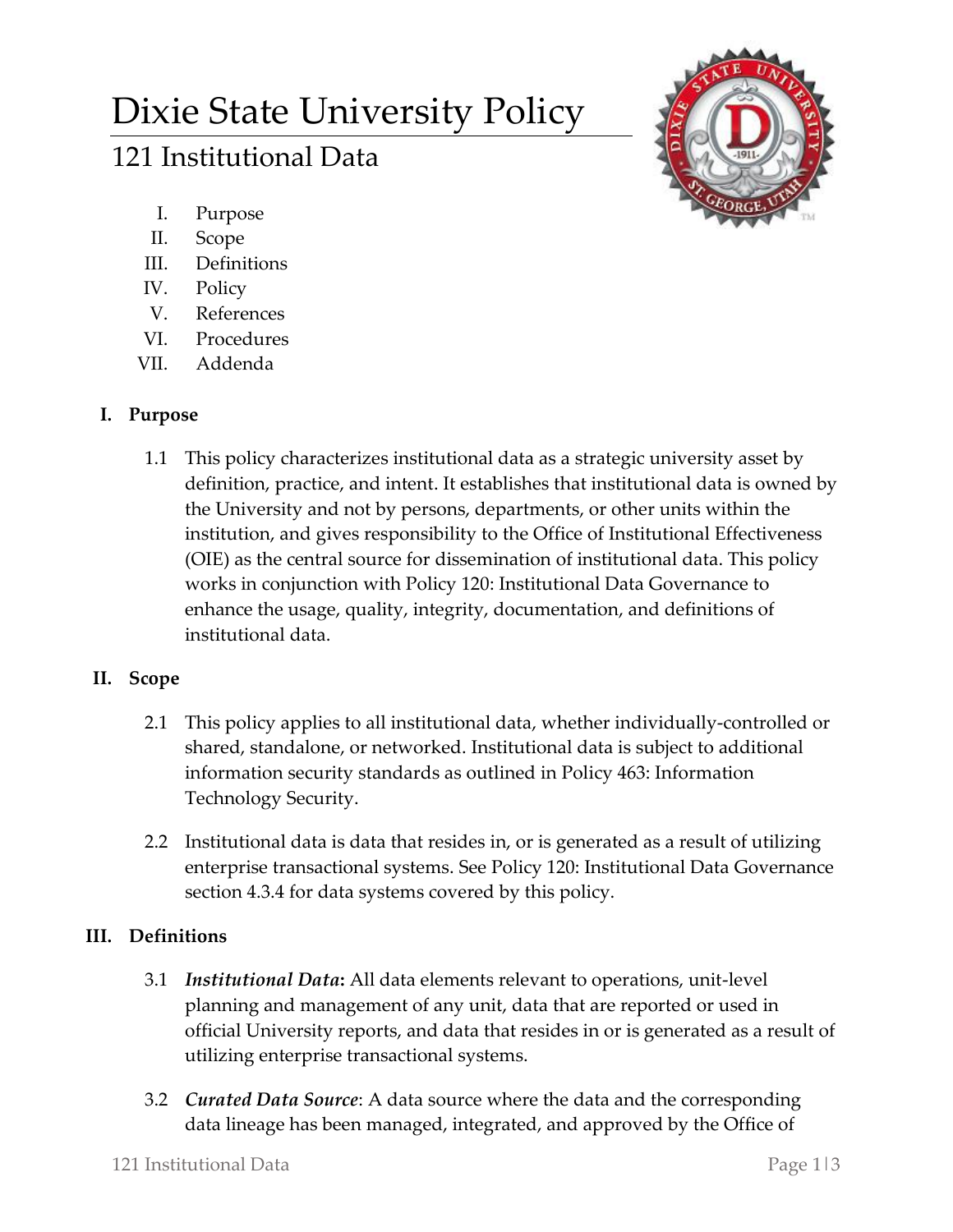Institutional Effectiveness and vetted by the Institutional Data Governance (IDG) Committee as outlined in Policy 120: Institutional Data Governance. These sources are deemed reliable and provide accessible data for basic reporting and analysis.

- 3.3 *External Data*: Institutional data sent outside of the University for publication (print or otherwise reproduced textual or graphic material) or distribution to the public.
- 3.4 *Data Lineage*: Documentation showing the point of origination for all data points as well as any transformations that have been applied to the data. It gives visibility to where the data has been, allows it to be reproduced, and greatly simplifies the process of tracing errors back to the root cause.

### **IV. Policy**

- 4.1 Institutional data is managed as a strategic University asset. It supports informed decision-making by providing useful, valuable, and quality data. Data quality, integrity, usage, and documentation and definitions are managed through data governance and the Institutional Data Governance (IDG) Committee as outlined in Policy 120: Institutional Data Governance.
- 4.2 Institutional data is owned by the institution. While departments and other units within the University have operational-level responsibility for subsets of institutional data, no single person, department, or unit within the institution "owns" any institutional data.
- 4.3 The Office of Institutional Effectiveness serves as the central source for external data and is primarily responsible for University-wide internal research based on institutional data.
	- 4.3.1 The Office of Institutional Effectiveness is responsible for all external requests for institutional data. This includes, but is not limited to, state and federal reporting such as Integrated Postsecondary Education Data System (IPEDS), U.S. Department of Education reporting, and Utah System of Higher Education reporting. This also includes external surveys such as *U.S. News & World Report* and the *Common Data Set*.
	- 4.3.2 The external release of any statistical or institutional data outside of the public records (GRAMA) request process overseen by the Office of General Counsel must come from a curated data source or first be reviewed and approved by the Office of Institutional Effectiveness unless subject to an exclusion listed in this policy.